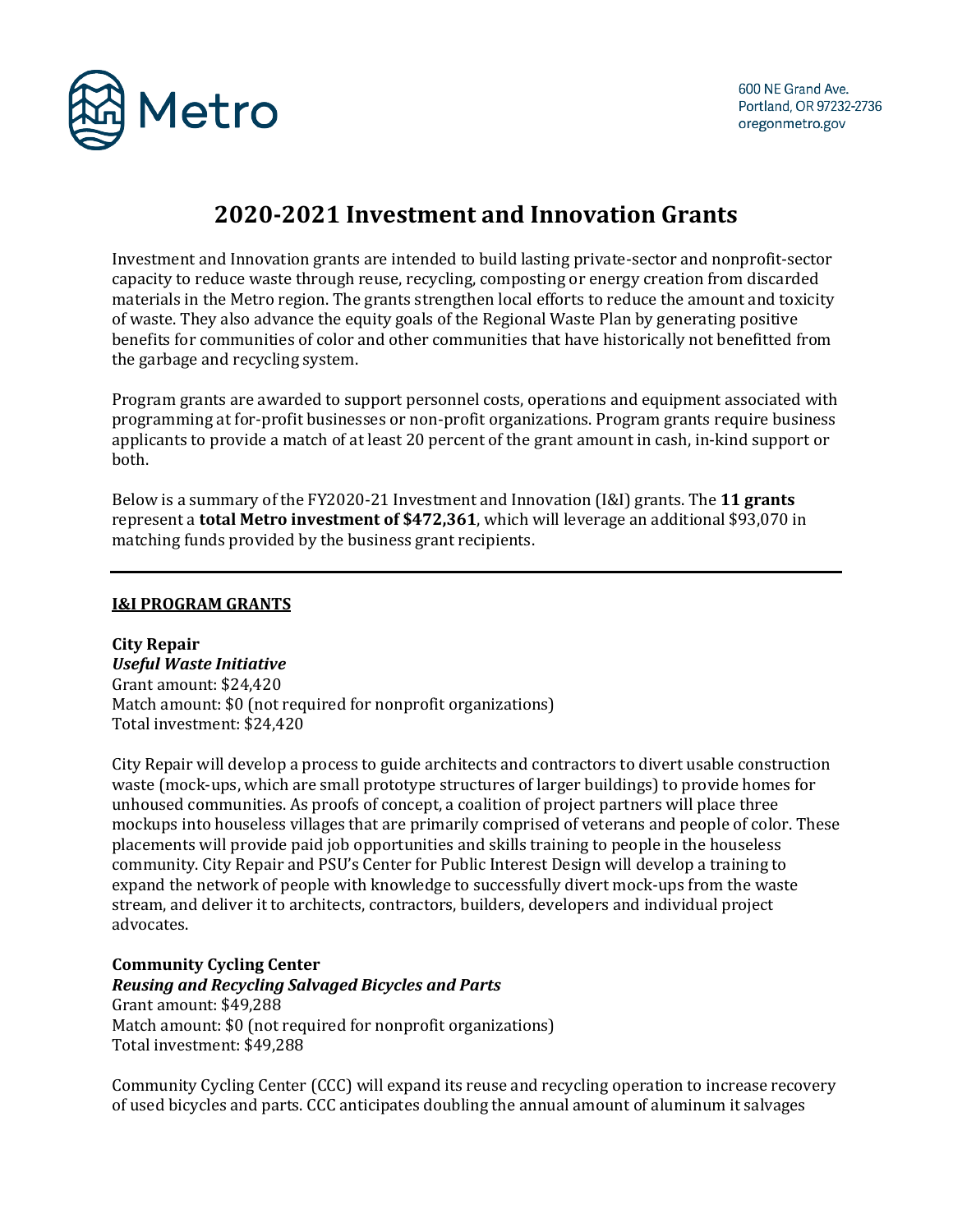from 4,000 pounds currently to 8,000 pounds by the end of 2021, and increasing the number of bikes repaired and put back into operation for people who need them. This grant will support CCC in providing free bicycles to communities of color and other historically marginalized communities. It will also fund hiring and mentorship of 4 to 6 interns recruited from communities of color who will develop essential workplace skills.

# **Community Development Corporation of Oregon**  *East County Food Rescue Shuttle*

Grant amount: \$47,250 Match amount: \$0 (not required for nonprofit organizations) Total investment: \$47,250

This project will support the Rockwood Food Systems Collaborative's efforts to reduce food waste and grow the capacity of businesses owned by people of color to produce and market culturallyrelevant food products. The grant will fund a van and logistical support to pair BIPOC-owned food production businesses with food growers and producers with excess food that would otherwise disposed. Project partners will create a system to quickly and efficiently recover excess edible food and provide technical assistance. This opens new opportunities for BIPOC-owned businesses to "upcycle" excess food into culturally-relevant products and bring them to market, for example as suppliers to local restaurants and the Oregon Food Bank.

## **Cracked Pots**

## *Integrating Equity in Cracked Pots' Mission and Operations*

Grant amount: \$37,442 Match amount: \$0 (not required for nonprofit organizations) Total amount: \$37,442

Cracked Pots will contract with a local equity trainer to provide staff and volunteers training to implement diversity, equity and inclusion more fully into Cracked Pots' organizational practices and interactions with community members. Following the training, Cracked Pots will hire an additional part-time gleaner, making a concerted effort to hire a person of color from the local community, to glean more materials from the Metro Central Transfer Station for resale at its Reclaim It store, which is located in a historically Black community in North Portland. Cracked Pots will convene an informal community advisory group to develop specific strategies for carrying out its waste reduction mission in a way that meets the needs of the neighboring community and advances equity.

# **Free Geek**

# *2020-2021 Electronic Waste Collection & Recycling*

Grant amount: \$43,819 Match amount: \$0 (not required for nonprofit organizations) Total amount: \$43,819

Free Geek will conduct 16 to 22 collection events to recover an anticipated 70,000 pounds of discarded computers and other electronics for reuse or recycling over the grant year, a substantial increase over the fewer anticipated events they would conduct without this grant. Free Geek will partner with multi-family housing complexes and outdoor neighborhood cleanup events to make safe disposal of electronics accessible to community members. Events will be held in partnership with organizations serving communities of color and those in low-income neighborhoods. Through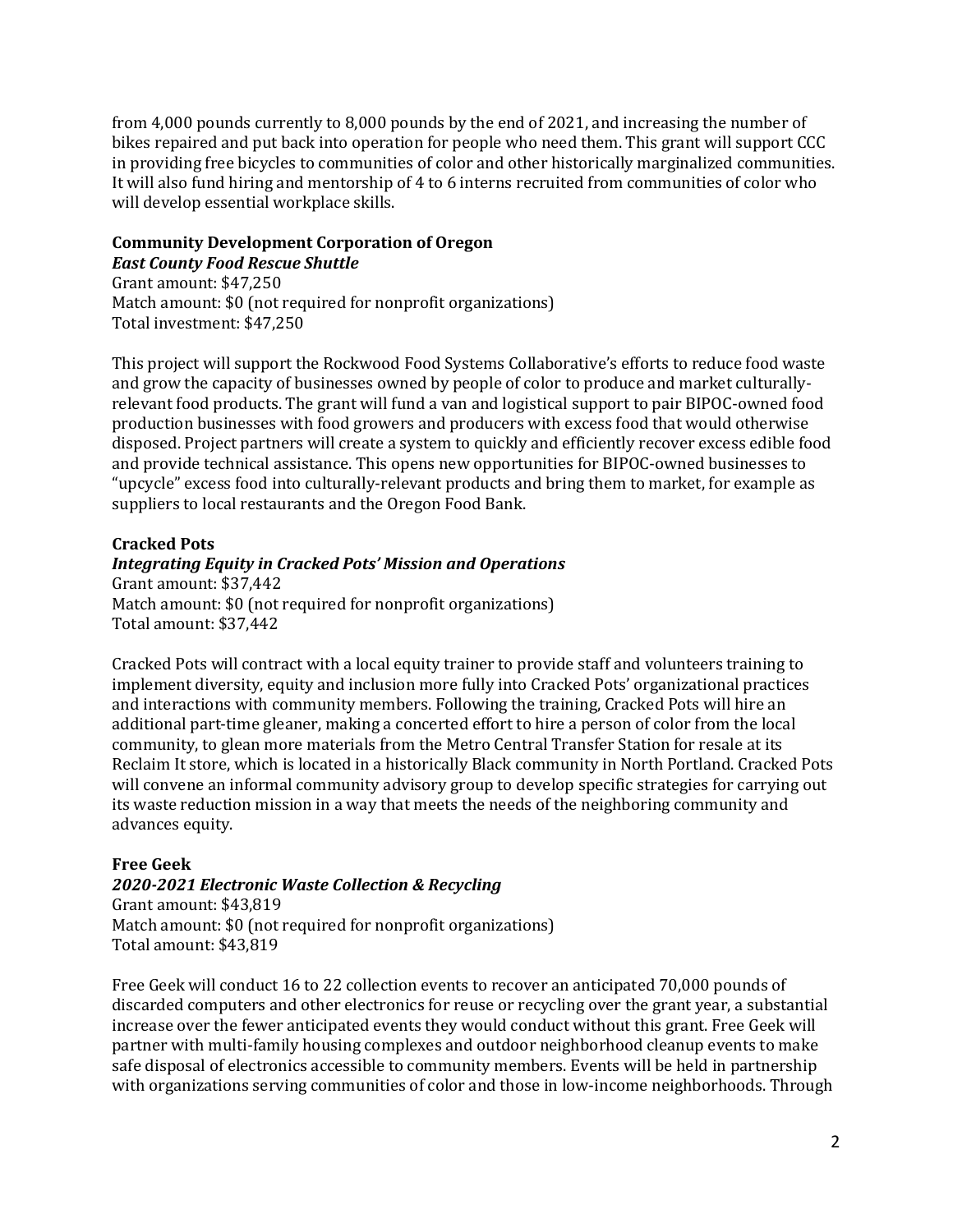these events Free Geek will promote its other programs including access to free technology and classes.

# **Hygiene For All**

*Clothing and Bedding Exchange* Grant amount: \$50,000 Match amount: \$0 (not required for nonprofit organizations) Total amount: \$50,000

Hygiene For All will launch a pilot program for people experiencing homelessness to trade soiled clothing and bedding for clean items through a clothing and bedding exchange. St. Andrew's Presbyterian Church volunteers will retrieve dirty items, launder them offsite, and return clean items to the hub where paid houseless ambassadors will promote their reuse among peers. This program will divert approximately 600 to 1,200 pounds of bedding and other goods from the waste stream each week. The pilot will demonstrate the environmental, human health and equity benefits of facilitating houseless residents' reuse of clothing otherwise needlessly discarded due to cost, time, and lack of access to laundering facilities that currently makes it easier to throw dirty items away rather than reuse them.

# **James' Neighborhood Recycling Service, LLC**

*Expanding Neighborhood Collection Events*

Grant amount: \$49,417 Match amount: \$47,430 Total amount: \$96,847

James Neighborhood Recycling Service will expand its current collection program for non-curbside plastics such as Styrofoam blocks and plastic bags, and hold at least two collection events per month during the grant period. They are developing partnerships with organizations such as Trash for Peace and the Latino Master Recycler group Promotores Ambientales to provide services directly to communities of color and identify and secure locations for collection events in underserved neighborhoods. They plan to host a collection event in Hillsboro with PlanetCon, which would be free to participants and would remove a potential barrier for people with low incomes to participate. They are also exploring other ways to make their collection events free or donation-based. Grant funds will support a driver salary, a used box truck to transport materials to and from events and to recyclers, and a granulator for collected plastics.

# **Professional Business Development Group**  *Building a Culture of Reuse for Minority Contractors*

Grant amount: \$50,000 Match amount: \$0 (not required for nonprofit organizations) Total amount: \$50,000

The goal of this project is to inform, incentivize and increase the reuse practices of minority and women operated subcontractors (e.g., door and window framers, carpenters). The Professional Business Development Group (PBDG) will conduct focus groups and surveys to gather data on minority contractors' current practices and reuse philosophies. PBDG will develop a curriculum based on the research results and work with the Rebuilding Center to deliver a training to at least 30 PBDG subcontractors to familiarize participants with the variety of reclaimed materials available for their work and how to process and use them in their projects. Each participant will be provided a \$250 gift card to redeem at the ReBuilding Center to incentivize their initial use of reclaimed